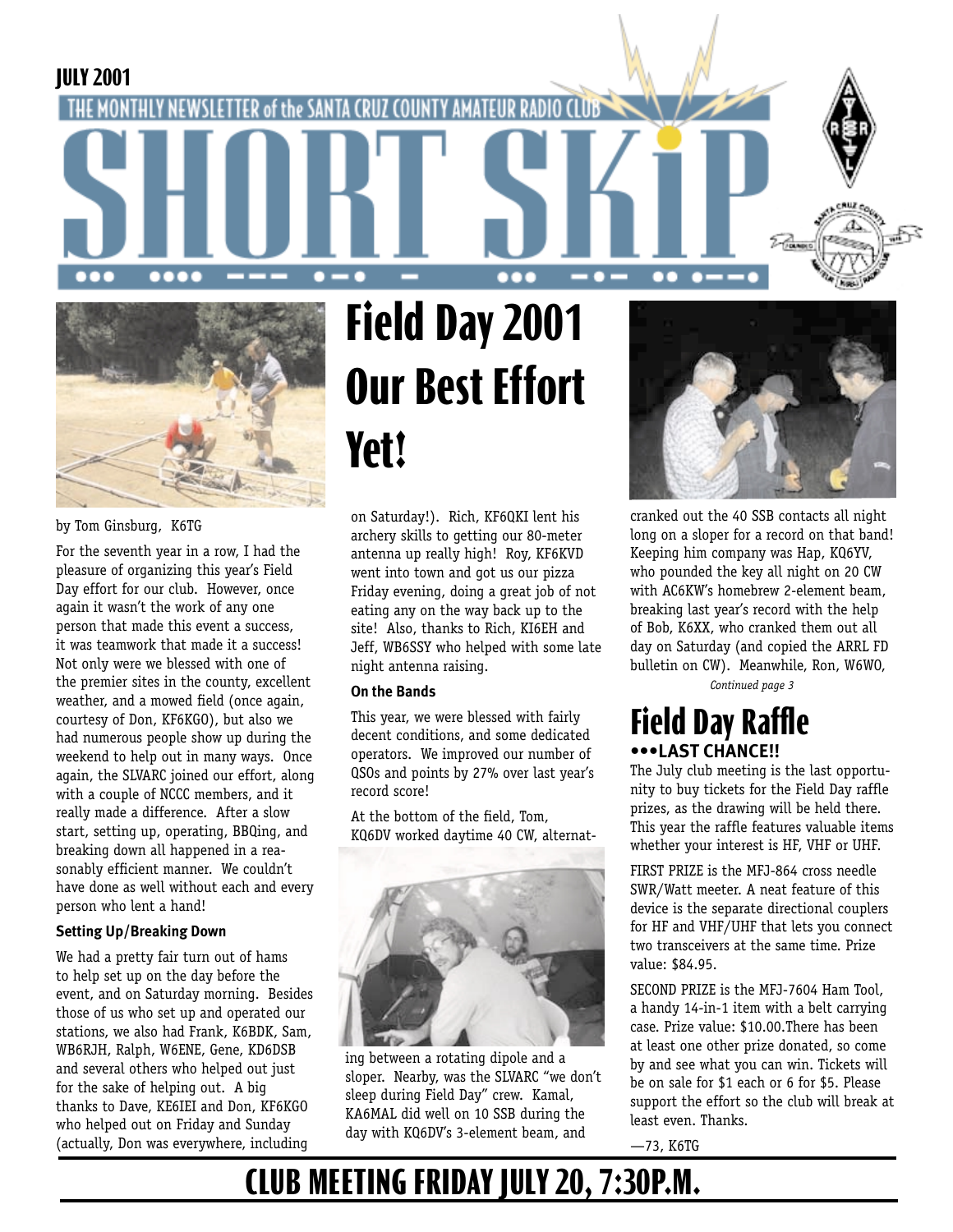## **SHORT S**



Published 12 times per year. Free to members. **Santa Cruz County Amateur Radio Club, Inc.** Post Office Box 238 Santa Cruz, CA 95061-0238 Editor: Ron Baldwin, K6EXT (831) 427-0565 - K6EXT@fireclay.com . Submissions via e-mail use [Short Skip] in subject line

Columnist: Art Lee, WF6P Contributor: Ron Skelton, W6WO Distribution: Elaine Pennell, KE6FRA

## **ARRL FIELD DAY 2001--K6BJ SCORE**

| <b>BAND</b>                          | <b>CW</b><br>QSO | CW<br><b>0SO</b><br><b>PTS</b> | <b>SSB</b><br>QSO | SSB<br><b>OSO</b><br><b>PTS</b> |  |
|--------------------------------------|------------------|--------------------------------|-------------------|---------------------------------|--|
| 160                                  | 0                | 0                              | 0                 | 0                               |  |
| 80                                   | 0                | 0                              | 119               | 238                             |  |
| 80N                                  | 0                | 0                              | 0                 | 0                               |  |
| 40                                   | 132              | 528                            | 482               | 964                             |  |
| 40N                                  | 0                | 0                              | 0                 | 0                               |  |
| 20                                   | 411              | 1644                           | 515               | 1030                            |  |
| 15                                   | 128              | 512                            | 634               | 1268                            |  |
| 15N                                  | 0                | 0                              | 0                 | 0                               |  |
| 10                                   | 0                | 0                              | 133               | 266                             |  |
| 10N                                  | 0                | 0                              | 0                 | 0                               |  |
| 6                                    | 0                | 0                              | 69                | 138                             |  |
| 2                                    | 0                | 0                              | 22                | 44                              |  |
| 222                                  | 0                | 0                              | $\overline{c}$    | 4                               |  |
| 432                                  | 0                | 0                              | 10                | 20                              |  |
| 1.2                                  | 0                | 0                              | $\mathbf{1}$      | $\overline{c}$                  |  |
| 2.3                                  | 0                | 0                              | 0                 | 0                               |  |
| 3.4                                  | 0                | 0                              | 0                 | 0                               |  |
| 5.7                                  | 0                | 0                              | $\mathbf 0$       | $\mathbf 0$                     |  |
| 10G                                  | 0                | 0                              | 0                 | $\mathbf 0$                     |  |
| 24G                                  | 0                | 0                              | 0                 | 0                               |  |
| LHT                                  | 0                | $\overline{0}$                 | 0                 | 0                               |  |
| Total QSO                            | 671              | $\ddot{}$                      | 1987              |                                 |  |
| (2684 CW QSO PTS + 3974 SSB QSO PTS) |                  |                                |                   |                                 |  |
| $+1500BONUS = 8,210 TOTAL$           |                  |                                |                   |                                 |  |

# **Field Day Photos**

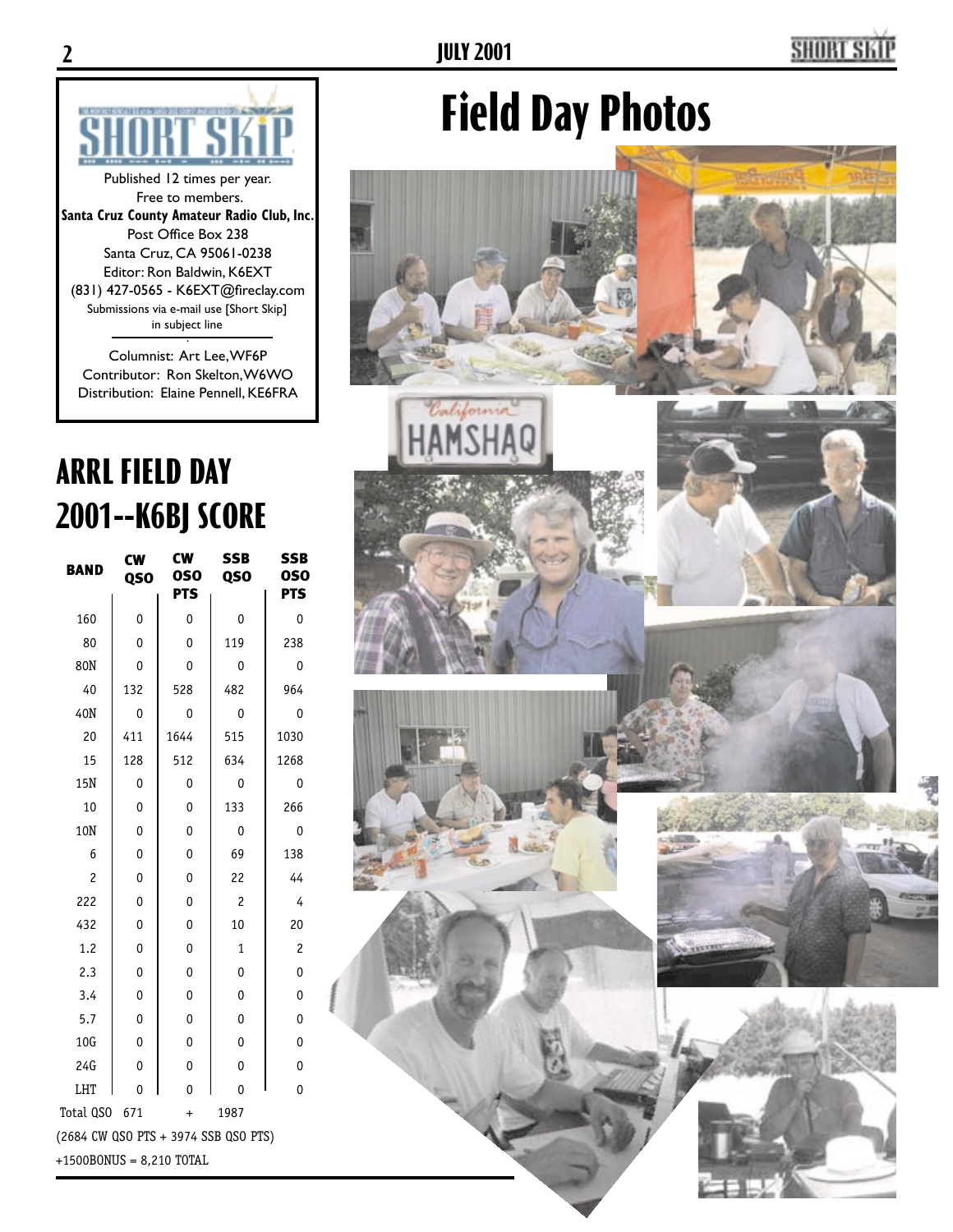## **HORT SI**

#### **Field Day Continued**

pounded the brass on 15 CW during the day with KG6AO's 4-element beam, and 40 CW at night on a dipole. This Tom operated out of the ARES van until 6:15 AM, using dipoles for 40 SSB during the day, and 80 SSB at night, and made the first 51 contacts with solar power provided by KF6KVD. Jeff, KF6BKG also did well on VHF/UHF, with 6-meter openings in particular making it more exciting than usual. Meanwhile, Eric, K6EP was unstoppable on 15 SSB and got the most contacts on any band this year with his tri-bander, and also worked some HF digital contacts, and copied the ARRL Field Day bulletin. Tom, KG6AO once again cranked them out on 20 SSB with his 3-element tri-bander. Last but not least, Cap, KE6AFE (AKA Mr. Bonus Points) set up his APRS station, set up a portable packet station, manned the public information booth, passed a message to the Section Manager, and invited a public official to the site for a cool 500 extra bonus points!

Also, a number of other folks operated these stations at some point during the event. These folks included Bruce, AC6DN, Steve, N6WLG, Ben, KG6FNK, Jamie, WI6F, Ken, AK6L, Roy, KF6KVD, Frank, KG6EBY, Rich, KI6EH and several others I didn't see because I was operating myself. Frankly, though, we could have used a lot more relief operators, considering the number of visitors to the site.

#### **Field Day BBQ**

As has become tradition, we had a bountiful feast at our famous Field Day BBQ! This year, my wife Angie, Elaine, KE6FRA, Bobbie, KF6AYH, Carol, KD6ZXL, Margie Baldwin and Georgann Guyer headed up the feast. Don, KF6KGO did the barbecue work along with his many other tasks. Several people also prepared dishes and desserts, and they were wonderful! Not only that, we had an after-breakdown BBQ as well! Needless to say, we were well-fed hams.

**A Huge Thanks** Our hats go off to Cap, KE6AFE, who once again helped us to get the site, hauled up the barbecue, made the bonus points, helped break down and supervised our clean up operation afterwards. I want to give a big thanks to those of you who came up to check out the site or who worked us at home, car or by plane.

#### **JULY 2001**

Thanks again to everyone for a real team effort! It wouldn't have been a success without you. Meanwhile, as we look into the future, we may have to look for another site (sob!). It seems as though our site is being turned into a CDF firefighter training grounds. It isn't too early to start thinking about alternate sites for next year. Whatever the case, wherever we end up, we shall hope to see you there next year!

## **Thanks for a Great FD**

Here is a list of those that I have down as showing up at the SCCARC/SLVARC Field Day last weekend (that's 55 I counted so far). Undoubtedly, I missed a few. If you or anybody you know is missing from this list, please email so I can add them to it.

If you didn't make Field Day this year, you can see who you missed! Hopefully we got a chance to work you on the bands if you didn't make it. In any case, we hope to see you next year! Thanks.

Al Marconett KM6VV and Carol Marconett KD6ZXL Ben Woodard KG6FNK Bill Brooks WB6YVK Bob Wolbert K6XX Bruce Hawkins AC6DN Cap Pennell KE6AFE and Elaine Pennell KE6FRA CDF Batallion Chief Pete Yaninek Chris Angelos KG6DOZ Dave Peters KE6IEI Dave Stoddart W8FLL Dennis Mason N6PDB Don Henneuse KF6KGO Doug Niven Eric Pearson K6EP Frank Carroll K6BDK Frank Golding KG6EBY Frank Wyatt N6FW and Julie Wyatt KC6DLE Fred Meyer KF6N Gene Bokemeier KD6DSB Greg Yehling KD6UCE Hap Bullard KQ6YV Jamie Finch WI6F Jeff Clark KF6BKG Jeff Liebermann WB6SSY Kamal Mostafa KA6MAL and Suzanne Mostafa KG6CLP and Emeline Mostafa Kean Johnston Ken Lewis AK6L Mike Doern KF6UXB

Mike Irwin WA6RLA Phill Eschle KG6XY and Gretchen Eschle N6NMS Ralph Evans W6ENE Rich Hanset KI6EH Rich Wadsworth KF6QKI Richard Trebbien KG6AXD and Sue Ann Van Epps KG6BXD Ron Baldwin K6EXT and Margie Moran Ron Graves K6TCN Ron Skelton W6WO and Jean Skelton Roy Brayshaw KF6KVD Sam Sjogren WB6RJH Steve Schwartz N6WLG Tom Ginsburg K6TG and Angie Ginsburg Tom Guyer KG6AO and Georgann Guyer Tom Johnson KQ6DV and Bobbie Johnson KF6AYH

### **HANDS FREE CELL PHONES**

New York cell phone law does not apply to Amateur Radio: The widely reported New York bill banning the use of hand-held cell phone while driving should have no affect on Amateur Radio mobile operation, according to ARRL General Counsel Chris Imlay, W3KD. "There is no ambiguity in the bill," he said. The bill, A.9280, was signed into law recently by Gov George Pataki, a former amateur. It requires cell phone users to use hands-free devices when calling. The measure specifies "mobile telephone" use, and defines a "mobile telephone" as a device used by subscribers to a wireless telephone service. That, in turn, is defined to specify a commercial two-way wireless telecommunications service that accesses the public switched telephone network. The bill also specifies "using" as holding the mobile telephone "to, or in the immediate proximity of, the user's ear." The new law will be phased in starting November 1. It calls for fines of up to \$100. The measure also calls upon the New York Commissioner of Motor Vehicles to study the effects of the use of mobile telephones "and similar equipment" in conjunction with the operation of a motor vehicle and report back to the legislature in four years. The full text of the measure is available on the New York legislature's Web site <http://assembly.state.ny.us/leg/ ?bn=A09280&sh=t> . A similar measure requiring hands-free cellular telephones recently passed the Rhode Island legislature.

—ARRL Newsletter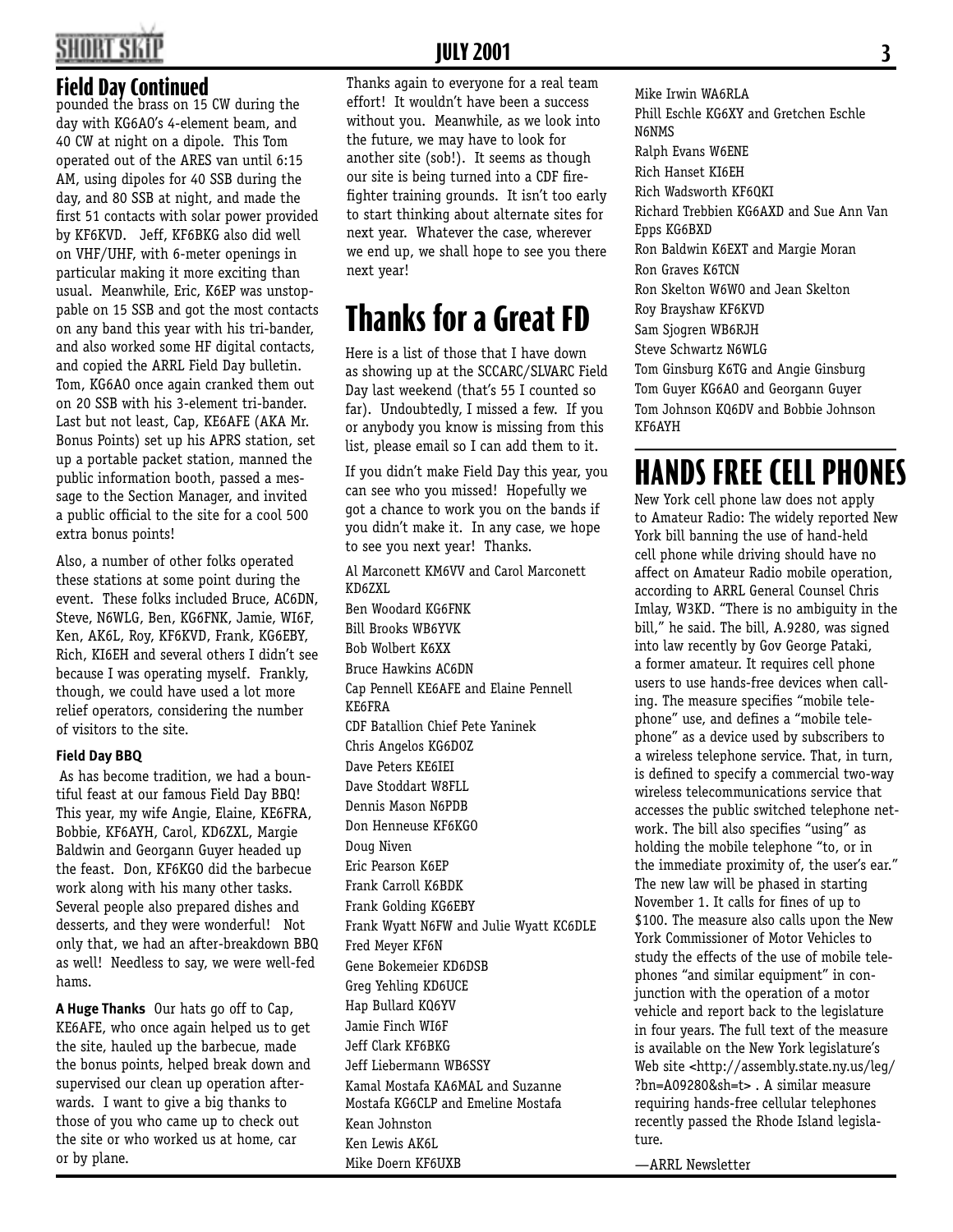# By Art Lee WF6P **CHATTER**

If you like heat, come to Sacramento. 106 degrees seems to be what I am hearing on the news. Was spending a week at daughter's and if you like high energy bills, crank up your air conditioner, otherwise it is no worse than a hot, equatorial island only without the balmy ocean breezes. Did manage to keep up with my daily Baja Maritime Net check-in, talking to Terry Parks,N6NUN. He is operating from his boat in Ventura. Earlier this month we had a nice QSO while he was underway in the Channel Islands. Terry is net control on Tuesdays. Terry, Herb Lundin, WA6LOB, and Rich Hanset,KI6EH, all have HF rigs in their cars. They jump in and chat with Terry and me on occasion. I enjoy operating mobile so gess I will have to reinstall my Kenwood TS-440S in my car.

Daughter Joyce, KN6RR, was singing with the Road Runners band at the Sacramento Yacht Club. Out on the patio, I chanced to run into John Westerholm and his XYL Nancy. John helped ARES with the old Pacific Offshore Power Boat Races up on San Francisco Bay with Rich Hanset, KI6EH. (Rich and I and many Santa Cruz ARC club members used to have fun on the bay helping out.) Rich, John and about 25 boats from the Discovery Bay YC came up river for this annual Float-In event. I surprised Rich and Lee when they arrived at the clubhouse. Donna, AB6XJ, and I were invited aboard their cabin cruiser *Seaweed*, to share a bottle of very nice port wine. While on the boat, Rich told us of the fire in the County Emergency Van on the way to the Watsonville Fly-In.

#### Small World Department:

While shopping in the Sacramento Sunrise Mall, I heard Dixieland music. Seeking the source, I found a group featuring my pal Ron Deeter, K6FSB. He was knocking the shoppers dead with songs on his clarinet. He's a regular in the Sacramento Jazz Festival. When they changed location in the Mall, I got to carry one of the player's tuba. When I offered to carry the instrument, Jean surprised me by allowing me to do

#### **4 JULY 2001**

so. Ever carry a tuba? It's big and heavy. Walked into a gift shop carrying it to give Donna and Joyce a bit of a shock in seeing this oddity! Their response was appropriate. Ron is the Membership Chairman and Net control on the 80 meter Western Public Service Net. When Ron is not playing musical gigs around the San Francisco Bay area, he repairs ham radios, does carpentry work and studies mathematics for relaxation.

Was thinking of ways to entertain our 5-year-old grandson while baby-sitting. When I casually asked if he wanted to learn Morse code, he enthusiastically replied, "Sure!" Thinking that a few dits and dahs wouldn't hurt anyone, I gave him a couple of easy characters. Then he wanted to spell his name, "Beckett." Hmmm …. His mom, KC6ZQS, provided a code practice oscillator and paddle. Let's see, could he handle that? Yep. Within an hour, he had mastered sending those letters and several others. As Mary Duffield, WA6KFA, knew long ago, catch the little ones while their minds are developing. Later, after giving Beckett an elementary piano lesson, I asked him to give me a "C." He looked at me questioningly, "On the piano or ham radio?" I guess I will have to be more explicit in my exam questions.

Went to a family reunion on July 4th in the small town of LeGrand,CA. We had plenty of fireworks and plenty of people - and food. It is about 50 miles NE of Fresno and just as hot, although the temp did drop to 99 degrees, thankfully. If you ain't been there, don't go! Actually, it is good ham antenna country. Nice soil for good grounds and plenty of room for BIG antennas. I don't think they know what antenna ordinances are! After the reunion we followed my brother-in-law Frank, KB6TZA, down to his QTH in Fresno. I had only one hand-held 2 meter rig with me so no inter-car communications on the hour long, midnight, drive down from LeGrand. Wudda been nice to chat, as we have often done in the past.



#### **TRADE or SELL TABLE at JULY MEETING**



Bring your surplus radio gear to sell or trade. The table will be set up before the club meeting. Put a price on your goodie and have fun trading or selling: mics, connectors, handhelds and related equipment, receivers, transmitters, etc. Let's have fun! —Dan AA6GD

#### EIMAC co-founder Jack A. McCullough, ex-W6CHE, SK

The co-founder of tube manufacturer EIMAC, Jack A. McCullough, ex-W6CHE, of Cupertino, California, died April 28. He was 93. An ARRL Life Member, McCullough and Bill Eitel, W6UF (SK), paired up to start Eitel-McCullough-- EIMAC--in the 1930s after building a tube for use as a grounded-grid amplifier. A DXer and contester in his younger years, McCullough also was a QST author in the 1930s and 1940s, writing mostly about what he knew best--high-power amplifier tubes.--thanks to Richard Tryce, W6WVP



AC6DN will be giving us a presentation for July's meeting. The title is " What's new in Wireless and Hints and Kinks for mobile instillations!" Sounds good doesn't it?

—See you there, KG6AXD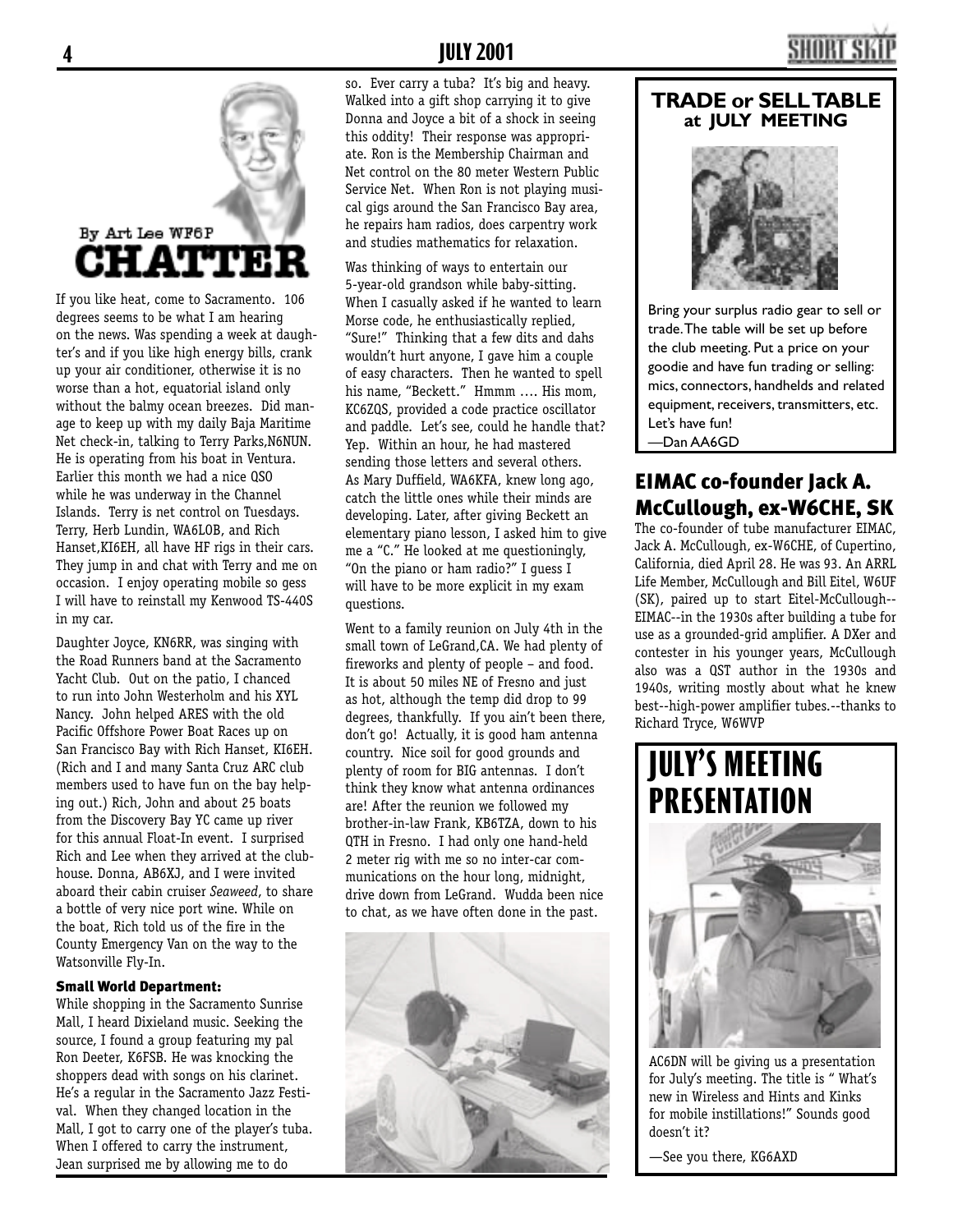#### **SHORT SKII JULY 2001 5 Member Profile—Nina KG6GHR and Ben KG6FNK**

In complete contrast to our previous profiles of "traditional" Hams, this month we feature two of our very new and "avant garde" members Nina (KG6GHR) and Ben (KG6FNK) Woodard. Nina has lived in this area for a long time and is a student in Geology at UCSC who will complete her degree this fall then hopes to obtain a teaching position at UCSC. They live in their own Airstream trailer nestled under redwood trees on the campus. Ben is a software engineer with VA LINUX Systems but says he hasn't been to work for months. What he means is that he works with a laptop from the patio table, business casual means cut-offs and no shoes!

#### Nina and Ben at Home

It was Ben who first explored ham radio after a friend suggested that he take the test. It was a simple matter for Ben to get his General ticket but admits that at that point he had no clue what Ham Radio was all about. The VHF and UHF bands appeared devoid of signals but with some help he made his first VHF contacts. Nina was at first dubious but in spite of a very heavy study load she took the test and was soon licensed. They use their HT's primarily for



inter-personal contact. They like to jog and Nina hates to be left behind so now they stay in touch via UHF simplex. They are hoping that Ham Radio will help when Nina goes on an extended field trip as part of her degree.

There is no shack as such in the Woodard household, Ben laughs when he showed a shed housing their server, DSL connection and miscellaneous camping equipment.

#### Not your average shack

Until he started looking at the Extra Class test Ben was not challenged technically but being a software guy he is well aware of the convergence of computers and communications. Ben now feels very keen to expand his knowledge of electronics and communications and is full of ideas on how to put his software and math background to work in the Ham arena.

Nina and Ben are very bright, exuberant and delightful couple. They brought to mind a phrase from "The Mikado". " Everything is a source of fun, life is a joy that's just begun", our hobby needs more like them. When you hear them on the air, tell them what interests you in Ham Radio and wish them well.





• Foothill Flea Market - 2nd Saturday of each month from March through October at Foothill College, Los Altos.

• Livermore Swap Meet - 1st Sunday of each month at Las PositasCollege in Livermore, 7:00 AM to noon, all year.

• July 28 - SNARS Hamfest, Reno. The Sierra Nevada Amateur Radio Society is pleased to announce their annual Reno Hamfest. It will again be held in the parking lot at International Game Technology, 9295 Prototype Drive, Reno, NV, starting at 8:00 AM, running until3:00 PM. Admission \$1.00; no additional charge for traders, vendors, & tailgaters. For additional info contact Bill, K7NHP, at 775-246-3756, or email at k7nhp@arrl.net. Talk in on 146.610-.

## **SUNSPOTS**

Amateur Radio operators who use HF generally like increased sunspots because they correlate with better worldwide radio propagation. When there are more sunspots, the sun puts out radiation which charges particles in the earth's ionosphere. Radio waves bounce off of (refract from) these charged particles, and the denser these clouds of ions, the better the HF propagation.

When the ionosphere is denser, higher frequencies will refract off the ionosphere rather than passing through to outer space. This is why every 11 years or so when this activity is higher, 10 meters gets exciting. 10 meters is at a high enough frequency, right near the top of the HF spectrum, that radio waves propagate very efficiently when the sunspot count is high. Because of the shorter wavelength, smaller antennas are very efficient on this band, so mobile stations running low power on 10 meters can communicate world wide on

a daily basis when the sunspot cycle is at its peak. There are also seasonal variations, and 10 meters tends to be best near the spring or fall equinox.

Solar flux is another value reported in this bulletin, and it is measured at an observatory in Penticton, British Columbia using an antenna pointed toward the sun hooked to a receiver tuned to 2.8 GHz, which is at a wavelength of 10.7 cm. Energy detected seems to correlate somewhat with sunspots and with the density of the ionosphere.

Other solar activity of concern to HF operators are solar flares and coronal holes, which emit protons. Since the charged ions in the ionosphere are negative, a blast of protons from the sun can neutralize the charge and make the ionosphere less refractive. These waves of protons can be so intense that they may trigger an event called a geomagnetic storm. In addition, energy from a solar flare may energize the D-layer of the ionosphere, which absorbs radio waves.

—ARRL Newsletter